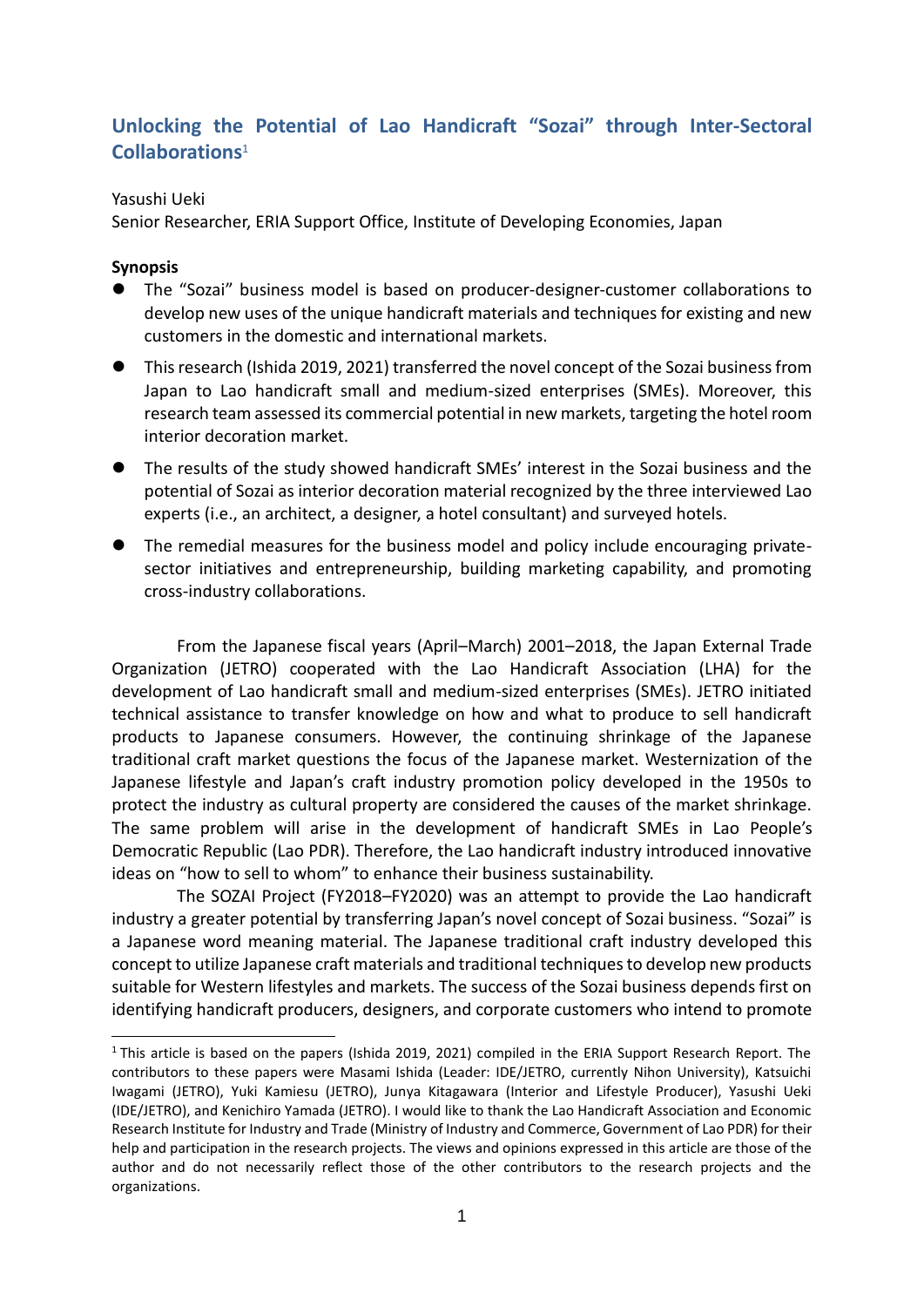intersectoral collaborations for design-oriented product development. The Kyoto traditional craft industry has been participating in the world's top interior and design-oriented trade fairs like Maison et Objet in Paris to seek Western designers looking for new materials and techniques.

Transferring knowledge on Sozai business to Lao handicraft SMEs was conducted intensively in FY2018. JETRO hired a Japanese expert and held a workshop in September 2018 at the Lao National Chamber of Commerce and Industry (LNCCI) to introduce the Sozai concept and Sozai Contest plan. JETRO, in cooperation with the LHA, organized the Sozai Contest as part of the Lao Handicraft Festival in October 2018. Eight of the ten winners of the Sozai Contest traveled to Tokyo to participate in the LIFE × DESIGN Exhibition in February 2019. The research team observed learning progress through the workshop and consultations in Vientiane and business promotion in Tokyo to derive managerial and policy implications. Then, the research team shared these efforts in Sozai business development with their Lao counterparts as a private initiative. Furthermore, the team shifted the research focus to assessing the potential of Sozai business from the perspective of a handicrafts user. The study team interviewed Lao interior designer, architect, and hotel consultant to confirm their interest in using Lao materials for interior decorations. Additionally, these participants in this research discussed necessary actions to promote the novel concept. Along with these qualitative assessments, the research project conducted two questionnaire surveys of Lao firms. In line with the shift in the research focus, the research team selected handicraft SMEs and hotels as the target industries for the survey conducted in FY2018 and FY2020, respectively. This approach enabled us to consider the possibility of Sozai business and the necessary actions to turn the Lao material potential into reality from both producer and customer perspectives.

The findings of this study showed the potential of the Sozai business market in Lao PDR. From the handicraft supplier perspective, the FY2018 survey of Lao handicraft firms showed that 11% of the respondents strongly agreed, and 45% agreed with the potential of the Sozai business in interior material and fashion clothing markets. From the handicrafts user perspective, the FY2020 survey of hotels in Lao PDR showed that 27% of the respondents had already used Lao handicraft materials and products for wall decoration, whereas 18% and 23% were extremely and very interested in their use, respectively. The hotel survey also identified a significant variance in the size of interior decoration budget among the hotels (Figure 1), showing that some hotels allocated a budget sufficient for using handicraft materials. This finding indicating the possible presence of a niche, high-end market was consistent with the opinions of the interviewed Lao interior designer, architect, and hotel consultant. Some Lao handicraft SMEs exhibited their works at a Thai lifestyle exhibition in 2019 after this research project.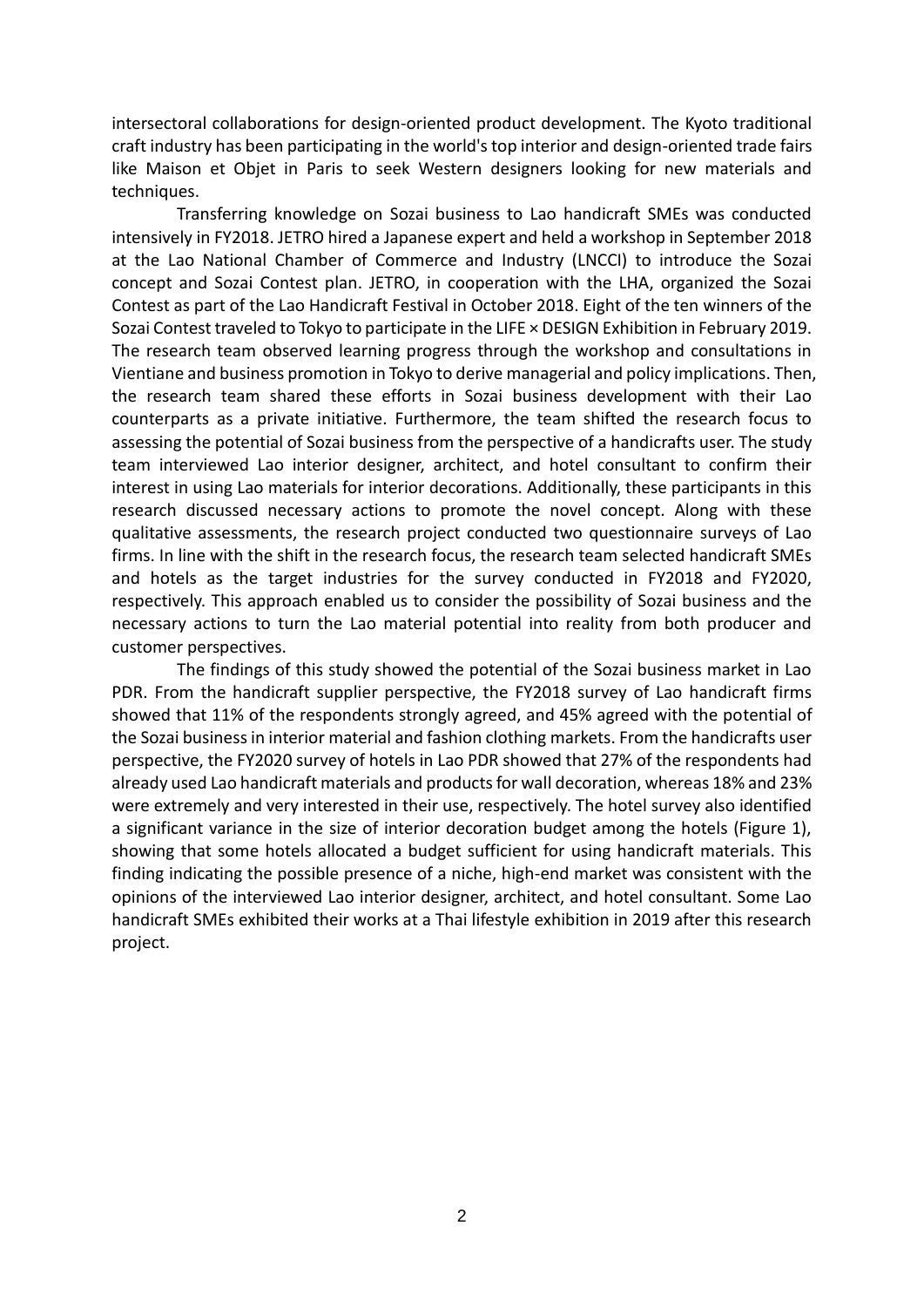

**Figure 1: Hotels' budget for restaurant interior decoration (Kip per m<sup>2</sup> ).**

Source: IDE ERIIT FY2020 Hotel Survey (Chapter 3 by Ueki in Ishida ed., 2021).

However, the coronavirus pandemic introduced obstacles in promoting the Sozai business. The pandemic deprived Lao handicraft SMEs of opportunities to seek potential customers with the support of non-Japanese donors at international trade fairs, which include the postponement of Expo 2020 Dubai. Moreover, these SMEs lost opportunities for in-person training from foreign or international agencies and a study tour to Europe. However, some training programs could be conducted online.

The inability to discuss business in person creates difficulties for handicraft SMEs trying to develop the Sozai business. Potential customers cannot gauge the high quality of Lao handicraft materials without inspecting and feeling them and conversing with producers and experts. Developing their own overseas sales office or agents will be of great help in promoting their materials and techniques and realizing the Sozai business even if SMEs can send samples to their foreign customers. However, this strategy will not be viable for most Lao handicraft suppliers. The domestic market is still untapped by the Sozai business and is thus an attractive target market for SMEs seeking Sozai business opportunities. The interviewed Lao interior designer and architect suggested opening a showroom to demonstrate the use of Lao handicraft materials for interior decoration purposes. These experts considered that this idea could be realized as a private project in cooperation with handicraft firms, and support from the government of Lao PDR could facilitate project development and business promotion.

All the findings suggested several challenges in developing the Sozai business in Lao PDR. More efforts to improve industrial marketing and promote producer-designer-customer collaborations will be necessary, along with improvements in production and delivery controls. The increasing importance of marketing issues suggests the necessity of encouraging private sector initiatives and entrepreneurship. The LHA can support such private efforts by promoting cooperation with business organizations in other sectors in Lao PDR. However, associated policy support should also be provided as most of these challenges are new to Lao handicraft SMEs and the Lao government. In addition, special attention to particular policy